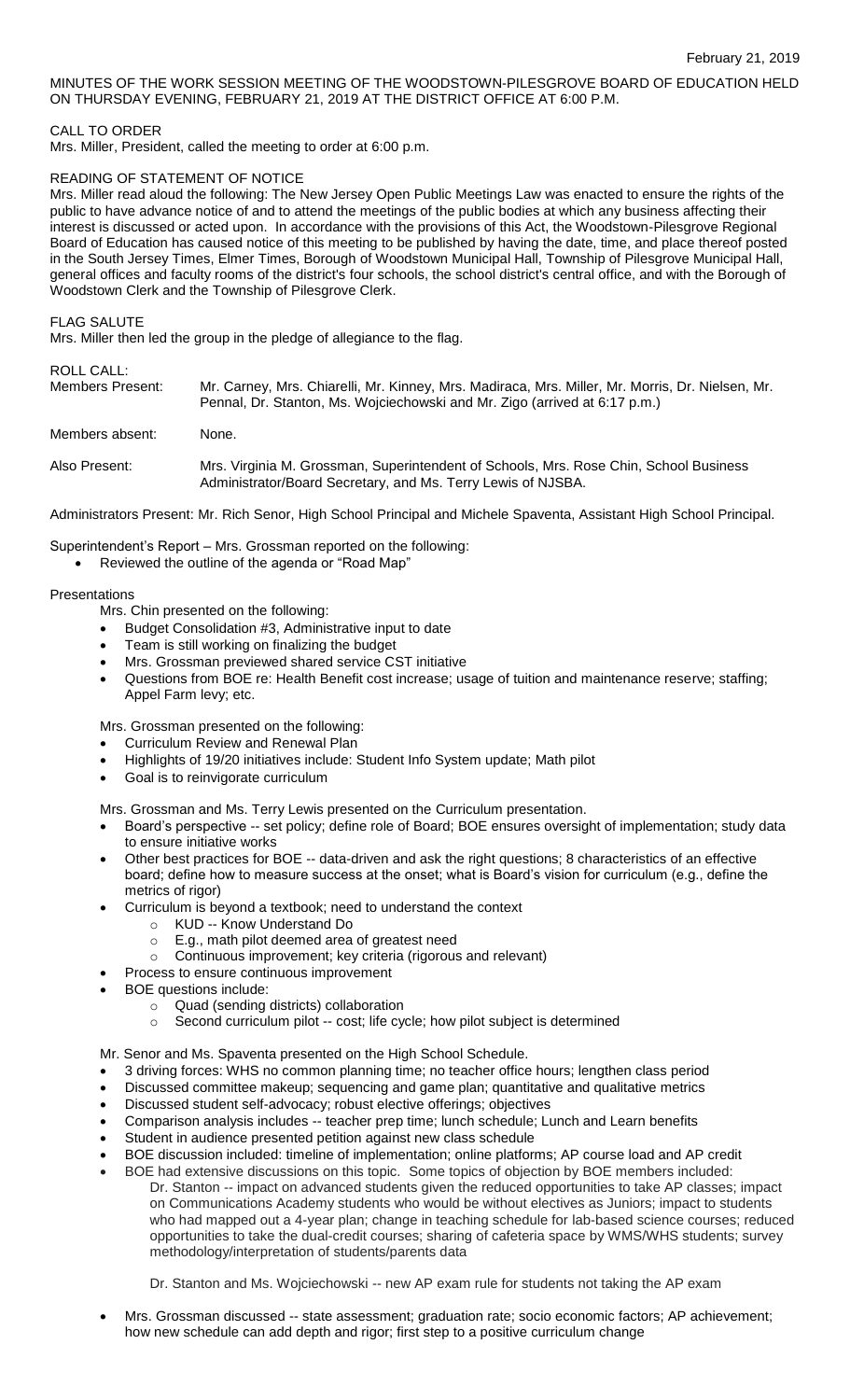Mrs. Miller will present the Ethics review at the upcoming Board meeting.

Instruction/Curriculum

- Calendar -- collaborative quad effort to align calendars; Veterans Day off added
- Other items were discussed and clarified as needed

## Administration/Personnel

Agenda items were discussed and clarified as needed.

Operations/Finance – Mrs. Chin discussed the following:

- Agenda items were discussed and clarified as needed.
	- Food Service performance -- January and YTD profitability
	- State Audit process, conclusion, CAP, no impact to State Aid, and process improvement going forward

Policy

Mrs. Grossman shared the policy process and next steps.

## RECESS INTO EXECUTIVE SESSION I

The Open Public Meetings Act allows the Board to enter into executive session for confidential matters (N.J.S.A. 10:4- 12b). Matters discussed in executive session will remain confidential until such time as the need for confidentiality no longer exists.

Motion that the Board of Education enter into executive session, by resolution, to discuss personnel contracts. It is expected that the executive session will last approximately 45 minutes. The Board will reconvene in open public session immediately following. Formal action may or may not be taken as a result of the executive session. (9:22 p.m.)

Motion made by: Amy Wojciechowski Motion seconded by: Jessica Madiraca Voting Nelson Carney – Yes Maricia Chiarelli – Yes Michael Kinney – Yes Jessica Madiraca – Yes Eileen C. Miller – Yes Richard C. Morris – Yes Anne Nielsen – Yes Floyd Pennal – Yes Julie Stanton – Yes Amy Wojciechowski – Yes Travis Zigo – Yes

RESUMPTION OF PUBLIC PORTION OF THE MEETING

Motion to resume the public portion of the meeting at 9:54 p.m.

Motion made by: Michael Kinney Motion seconded by: Amy Wojciechowski Voting Nelson Carney – Yes Maricia Chiarelli – Yes Michael Kinney – Yes Jessica Madiraca – Yes Eileen C. Miller – Yes Richard C. Morris – Yes Anne Nielsen – Yes Floyd Pennal – Yes Julie Stanton – Yes Amy Wojciechowski – Yes Travis Zigo – Yes

The Board agreed to change the March BOE meeting date from March 21<sup>st</sup> to March 28<sup>th</sup>.

#### ADJOURNMENT

Motion to adjourn this meeting at 9:58 p.m.

Motion made by: Amy Wojciechowski Motion seconded by: Jessica Madiraca Voting Nelson Carney – Yes Maricia Chiarelli – Yes Michael Kinney – Yes Jessica Madiraca – Yes Eileen C. Miller – Yes Richard C. Morris – Yes Anne Nielsen – Yes Floyd Pennal – Yes Julie Stanton – Yes Amy Wojciechowski – Yes Travis Zigo – Yes